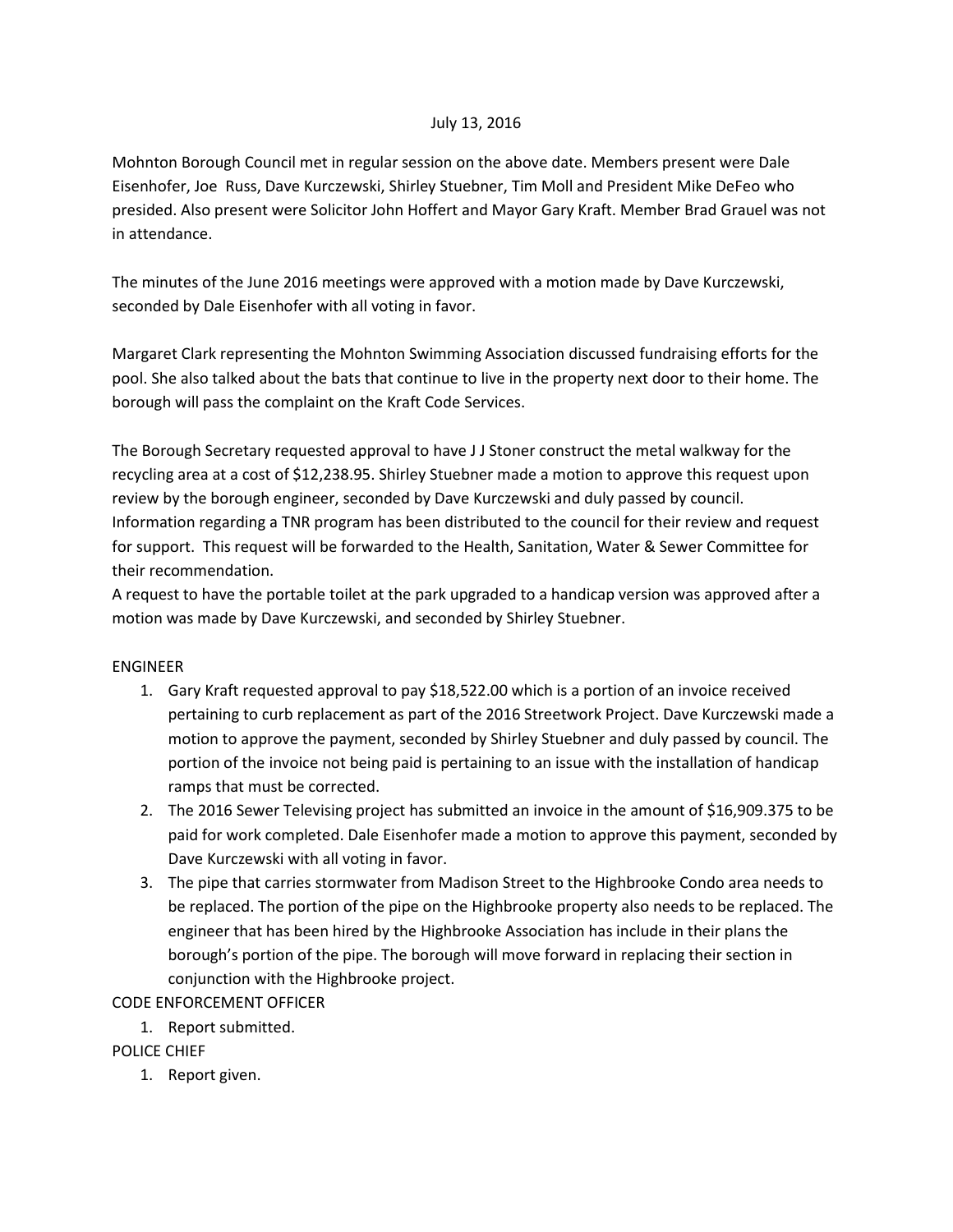### FIRE CHIEF

- 1. Report given.
- 2. There was discussion regarding the lettering to be placed on the new fire truck which has arrived.

## **SOLICITOR**

- 1. The LERTA Ordinance was adopted after a motion was made by Joe Russ, and seconded by Dave Kurczewski.
- 2. John Hoffert will meet with Gary Kraft and Kraft Code Services pertaining to the James Miller situation.

## PRESIDENT

- 1. The Memorial Day Parade Committee sent the borough a thank you for support.
- 2. Council reviewed a repository sale of the empty lot on Wolfe Lane. Borough Council elected to reject the bid of \$501 with a unanimous vote after a motion was made by Dave Kurczewski and seconded by Dale Eisenhofer.

## MAYOR

- 1. A handicap parking space request has been submitted, Dave Kurczewski made a motion to approve the solicitor to prepare the ordinance and advertise for adoption, seconded by Dale Eisenhofer and duly passed by council.
- 2. Felix Carr has requested that the borough consider selling Laureldale Borough the armor vest that Mohnton Borough had purchased for Felix's use while a part time police officer with the borough. The Mayor suggested the borough agree to sell the vest which was purchased last year, for \$500. This request was approved after a motion was made by Dave Kurczewski and seconded by Dale Eisenhofer.

# COMMITTEES AND REPORTS

# FINANCE AND ADMINISTRATION

1. Community Days was reported to have gone well this year.

# RECREATION PROGRAMS

- 1. Shirley met with Science Explorers and a program will be held the morning of August 26<sup>th</sup> from 9 to 12 AM aimed towards 4 to 9 year olds.
- 2. Shirley made a motion to approve the expenditure of \$750 towards the program, seconded by Dale Eisenhofer and duly passed by council.

GRANTS, COMMUNITY RELATIONS & INTERGOV COOPERATION

1. Joe Russ reviewed the results of the community survey for the Regional Comprehensive Plan update.

# HEALTH, SANITATION, WATER & SEWER

- 1. Dave Kurczewski made a motion to purchase 2000 18 gallon red recycling containers at a cost of \$15,580 plus shipping as part of the recycling grant. As part of this motion is also purchasing an additional \$5000 worth of the new trash and recycling containers that were installed earlier this year. Dale Eisenhofer seconded this motion and all voted in favor.
- 2. Dave Kurczewski made a motion to purchase 1000 copies of a coloring book about recycling from Kapp Advertising at a cost of \$550 as part of the recycling grant. This motion was seconded by Joe Russ with all voting in favor.